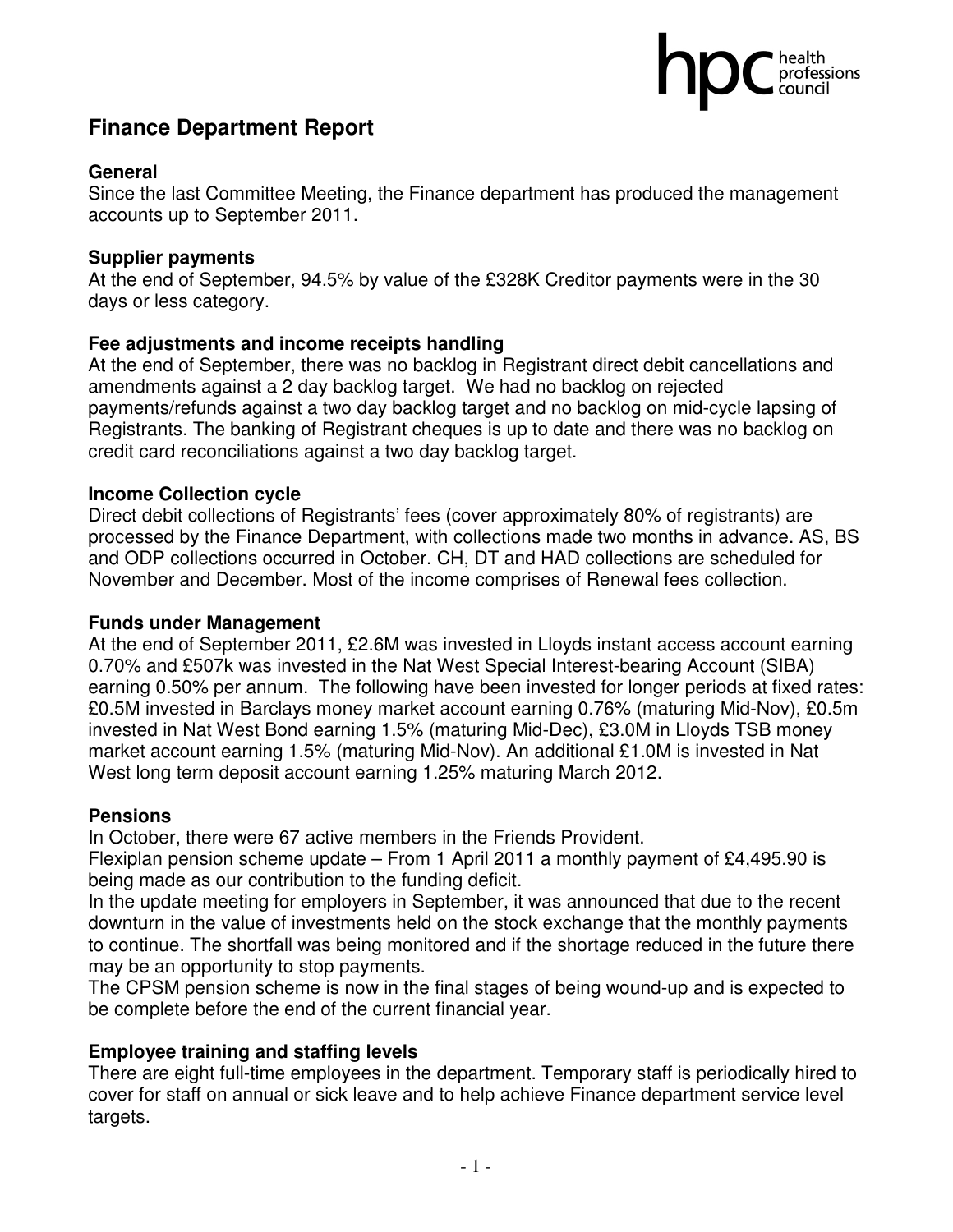## C health<br>professions<br>council

#### **Sage system support and development**

A new version of Sage is planned for next financial year together with PRS enhancements.

#### **Significant Financial Projects/Issues (next few months)**

- Work continues to find a resolution to the Deferred Income issue with all refunds made up to the end of the last financial year.
- Mazars have begun work on the on-going differences and with their next visit due on 16 November. A verbal update will be given in the Committee meeting.
- The Five Year Financial plan is currently being worked on and is expected to be available for the November Finance and Resources Committee meeting.
- The six month reforecast will be started as soon as the September results are known and this is expected to be available for the November Finance and Resources Committee meeting.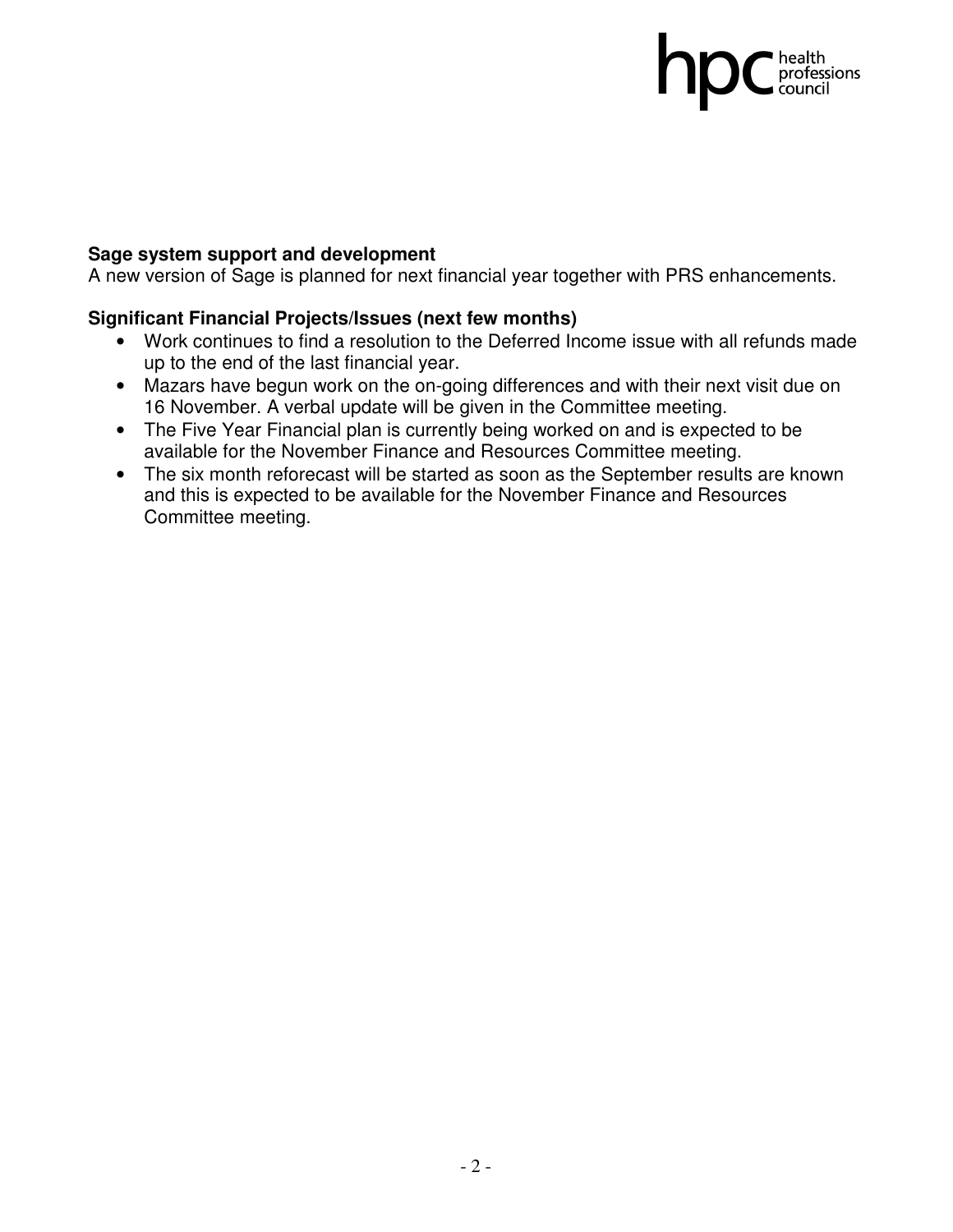

#### **Accounts to 30 September 2011Income and Expenditure Account - By Activity <u>Note</u>**

|                                    | Actual | <b>Budget</b> | Variance | Variance    |             | Annual<br><b>Budget</b> |
|------------------------------------|--------|---------------|----------|-------------|-------------|-------------------------|
|                                    | £'000  | £'000         | £'000    | $\%$        |             | £'000                   |
| Income by Activity                 |        |               |          |             |             |                         |
| <b>Graduate Registration fees</b>  | 479    | 318           | 161      | 50.6%       | A           | 631                     |
| Readmission fees                   | 88     | 219           | (131)    | (59.8%)     | B           | 606                     |
| Renewal fees                       | 7,344  | 7,469         | (125)    | (1.7%)      |             | 14,966                  |
| International scrutiny fees        | 325    | 185           | 140      | 75.7%       | $\mathbf c$ | 389                     |
| Grandparenting fees                | 18     | 70            | (52)     | (74.3%)     | D           | 142                     |
| UK scrutiny fees                   | 330    | 305           | 25       | 8.2%        |             | 475                     |
| <b>Registration Income</b>         | 8,584  | 8,566         | 18       | 0.2%        |             | 17,209                  |
| Cheque/credit card write offs      | 0      | 1             | (1)      | $(100.0\%)$ |             | $\vert 3 \vert$         |
| <b>Total Income</b>                | 8,584  | 8,567         | 17       | 0.2%        |             | 17,212                  |
| <b>Expenditure by Activity</b>     |        |               |          |             |             |                         |
| Payroll                            | 2,865  | 2,941         | 76       | 2.6%        |             | 5,839                   |
| Travel and subsistence             | 109    | 110           | 1        | 0.9%        |             | 217                     |
| Council and committee expenses     | 112    | 154           | 42       | 27.3%       | E           | 352                     |
| Property services                  | 253    | 205           | (48)     | (23.4% )    | F           | 458                     |
| Office services                    | 691    | 674           | (17)     | (2.5%)      |             | 1,158                   |
| Computer services                  | 507    | 615           | 108      | 17.6%       | G           | 1,352                   |
| Communications                     | 245    | 241           | (4)      | (1.7%)      |             | 609                     |
| Partners                           | 1,269  | 1,315         | 46       | 3.5%        |             | 2,684                   |
| Professional fees                  | 2,055  | 1,982         | (73)     | (3.7%)      |             | 3,954                   |
| Projects                           | 117    | 118           | 1        | 0.8%        |             | 163                     |
| Specific departmental costs        | 229    | 246           | 17       | 6.9%        |             | 514                     |
| <b>Operating expenditure</b>       | 8,452  | 8,601         | 149      | 1.7%        |             | 17,300                  |
| <b>Operating Surplus/(Deficit)</b> | 132    | (34)          | 166      |             |             | (88)                    |
| Costs relating to GSCC             | (86)   | $\pmb{0}$     | (86)     |             |             | $\overline{0}$          |
| Investment income                  | 18     | 0             | 18       |             |             | $\pmb{0}$               |
| Total surplus/(deficit)            | 64     | (34)          | 98       |             |             | (88)                    |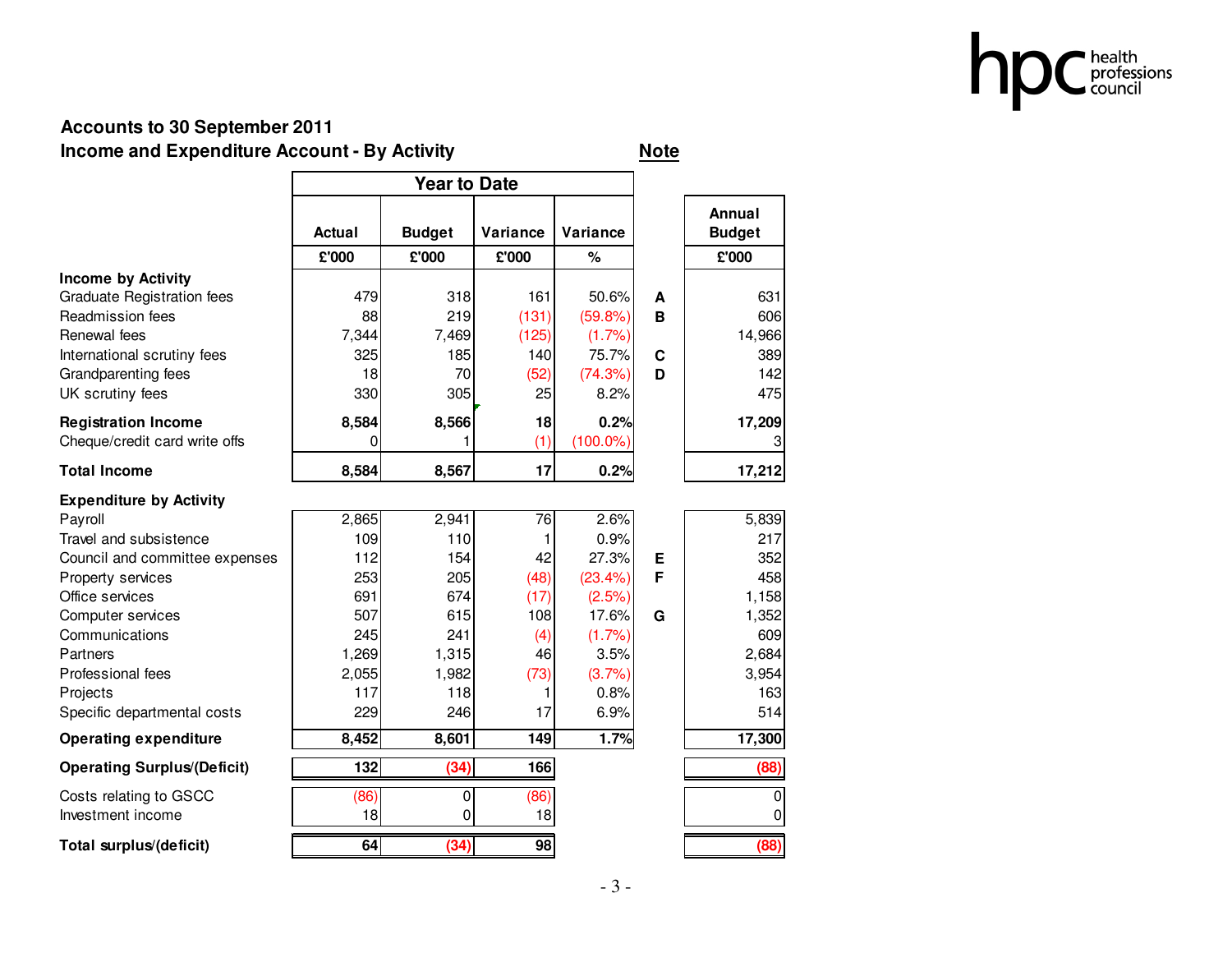

### **Notes to the Income and Expenditure Account - by Activity**

| <b>Note</b> | <b>Narrative</b>                                                                                                                                                                                                                                                   |
|-------------|--------------------------------------------------------------------------------------------------------------------------------------------------------------------------------------------------------------------------------------------------------------------|
| A           | This showed a favourable variance of £161K due to a higher number of registrants taking the discounted<br>renewal fee.                                                                                                                                             |
| B           | The unfavourable variance of £131K was due to a decrease in readmission applications being received.                                                                                                                                                               |
| C           | This showed a favourable variance of £140K due to an increase in international applications being received.                                                                                                                                                        |
| D           | This showed an unfavourable variance of £52K due to a decrease in the number of registrants applying for via<br>the grand parenting route.                                                                                                                         |
| Е.          | £36K of the favourable variancewas due to the cancellation of the April F&R committee and will be a saving in<br>this financial year. There was also a saving of £14K in relation to the taxation on council and committee<br>expenses.                            |
| F           | This showed an unfavourable variance of £48K due to a phasing difference on repairs and maintenance<br>(£21K) and building refurbishment (£16K). There is also a overspend on building refurbishment of £9K.                                                       |
| G           | This showed a favourable variance of £108K mainly due to phasing differences on software support (£28K)<br>and internet services (£34K). There is also a saving of £24K on Computer equipment and computer software<br>depreciation due to delay in some projects. |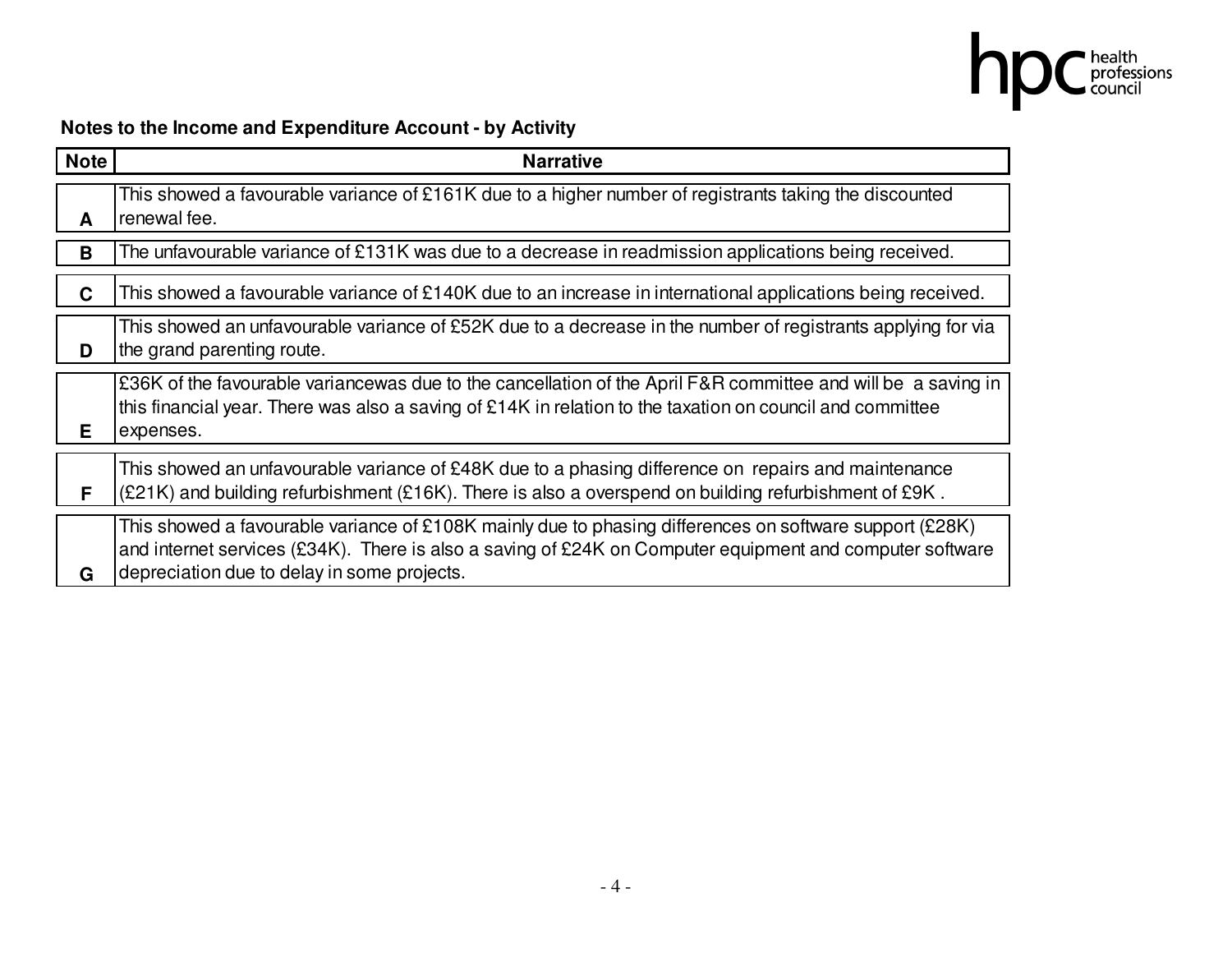

#### **Accounts to 30 September 2011Income and Expenditure Account - By Function Note**

|                                           |        |        |          |           |              | Annual        |
|-------------------------------------------|--------|--------|----------|-----------|--------------|---------------|
|                                           | Actual | Budget | Variance | Variance  |              | <b>Budget</b> |
|                                           | £'000  | £'000  | £'000    | %         |              | £'000         |
| Income by Profession                      |        |        |          |           |              |               |
| Arts Therapists                           | 112    | 109    | 3        | 2.8%      |              | 220           |
| <b>Biomedical Scientists</b>              | 884    | 867    | 17       | 2.0%      |              | 1,800         |
| Chiropodists                              | 495    | 508    | (13)     | (2.6%)    |              | 992           |
| <b>Clinical Scientists</b>                | 181    | 170    | 11       | 6.5%      |              | 354           |
| <b>Dietians</b>                           | 296    | 300    | (4)      | (1.3%)    |              | 586           |
| <b>Hearing Aid Dispensers</b>             | 66     | 68     | (2)      | (2.9%     |              | 133           |
| Occupational Therapists                   | 1,265  | 1,230  | 35       | 2.8%      |              | 2,553         |
| <b>Operating Department Practitioners</b> | 403    | 405    | (2)      | $(0.5\%)$ |              | 820           |
| Orthoptists                               | 50     | 54     | (4)      | (7.4%     |              | 101           |
| Paramedics                                | 628    | 679    | (51)     | (7.5%)    |              | 1,282         |
| Physiotherapists                          | 1,847  | 1,829  | 18       | 1.0%      |              | 3,570         |
| <b>Practitioner Psychologists</b>         | 700    | 768    | (68)     | (8.9%)    |              | 1,471         |
| Prosthetists & Orthotists                 | 35     | 34     | 1        | 2.9%      |              | 70            |
| Radiographers                             | 1,099  | 1,041  | 58       | 5.6%      |              | 2,214         |
| Speech and Language Therapists            | 523    | 504    | 19       | 3.8%      |              | 1,043         |
| <b>Registration Income</b>                | 8,584  | 8,566  | 18       | 0.2%      |              | 17,209        |
| Cheque/credit card write offs             | 0      | 1      | (1)      |           |              |               |
| <b>Total Income</b>                       | 8,584  | 8,567  | 17       | 0.2%      |              | 17,212        |
| <b>Expenditure by Function</b>            |        |        |          |           |              |               |
| Chair                                     | 31     | 35     | 4        | 11.4%     |              | 71            |
| <b>Chief Executive</b>                    | 191    | 158    | (33)     | (20.9%    | 1            | 312           |
| Committee                                 | 42     | 47     | 5        | 10.6%     |              | 106           |
| Council                                   | 42     | 84     | 42       | 50.0%     | $\mathbf{2}$ | 233           |
| Communications                            | 497    | 481    | (16)     | (3.3%)    |              | 1,096         |
| Depreciation                              | 249    | 269    | 20       | 7.4%      |              | 660           |
| Education                                 | 347    | 388    | 41       | 10.6%     | 3            | 785           |
| <b>Facilities Management</b>              | 536    | 442    | (94)     | (21.3%)   | 4            | 919           |
| Finance                                   | 306    | 341    | 35       | 10.3%     |              | 654           |
| <b>Fitness to Practise</b>                | 3,909  | 3.777  | (132)    | (3.5%)    |              | 7,494         |
| Human Resources                           | 161    | 226    | 65       | 28.8%     | 5            | 447           |
| Human Resources Partners                  | 179    | 221    | 42       | 19.0%     | 6            | 405           |
| <b>IT Department</b>                      | 481    | 576    | 95       | 16.5%     | 7            | 1,152         |
| <b>Major Projects</b>                     | 65     | 70     | 5        | 7.1%      |              | 83            |
| <b>Operations Office</b>                  | 247    | 220    | (27)     | (12.3%)   | 8            | 445           |
| Policy                                    | 117    | 133    | 16       | 12.0%     |              | 285           |
| Registration                              | 889    | 1,012  | 123      | 12.2%     | 9            | 1,908         |
| Secretariat                               | 163    | 121    | (42)     | (34.7%)   | 10           | 245           |
| <b>Operating expenditure</b>              | 8,452  | 8,601  | 149      | 1.7%      |              | 17,300        |
| <b>Operating Surplus/(Deficit)</b>        | 132    | (34)   | 166      |           |              | (88)          |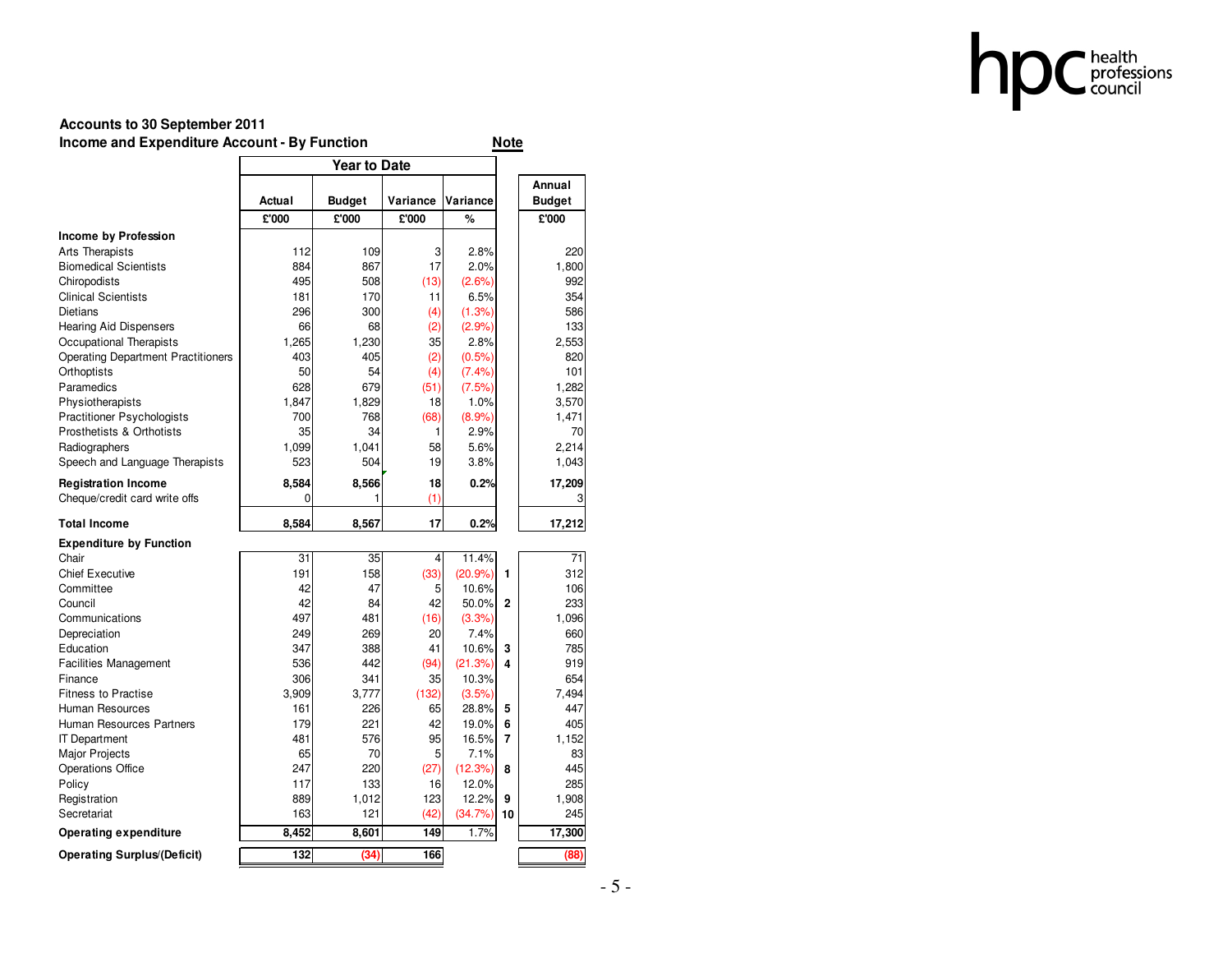

## **Notes to the Income and Expenditure Account - by Function**

| <b>Note</b>  | <b>Narrative</b>                                                                                                                                                                                                                                                 |
|--------------|------------------------------------------------------------------------------------------------------------------------------------------------------------------------------------------------------------------------------------------------------------------|
|              | The unfavourable variance of £33K was due to a phasing difference on training and legal advice                                                                                                                                                                   |
| $\mathbf{2}$ | The favourable difference of £42K was due to a saving of £14K on taxation and a saving of £8K on conferences and<br>training.                                                                                                                                    |
| 3            | The favourable variance of £41K due to a saving on Approvals of £16K and legal advice £4K. There is also a phasing<br>difference on training of £7K.                                                                                                             |
| 4            | See note F. Also there is an overspend of £79K relating to the rental of additional office space.                                                                                                                                                                |
| 5            | The favourable variance of £65K was due to a phasing difference of £11K on organisational training and £12K on legal<br>expenses. There was also a saving of £12K on staff recruitment and a saving of £18K due to the delay in recruiting a<br>member of staff. |
| 6            | The favourable variance of £42K was due to a phasing difference of partner training of £31K.                                                                                                                                                                     |
| 7            | See note <b>G</b>                                                                                                                                                                                                                                                |
| 8            | The showed an unfavourable variance of £27K due to additional position being recruited than was budgeted for $(E19K)$<br>and a overspend on legal advice of £15K.                                                                                                |
| 9            | The favourable variance of £123K was due a phasing difference on CPD assessments (£44K) and printing (£19K).<br>There is also a saving of £39K on basic pay.                                                                                                     |
| 10           | The unfavourable variance of £42K is due to an overspend in FOI legal advice.                                                                                                                                                                                    |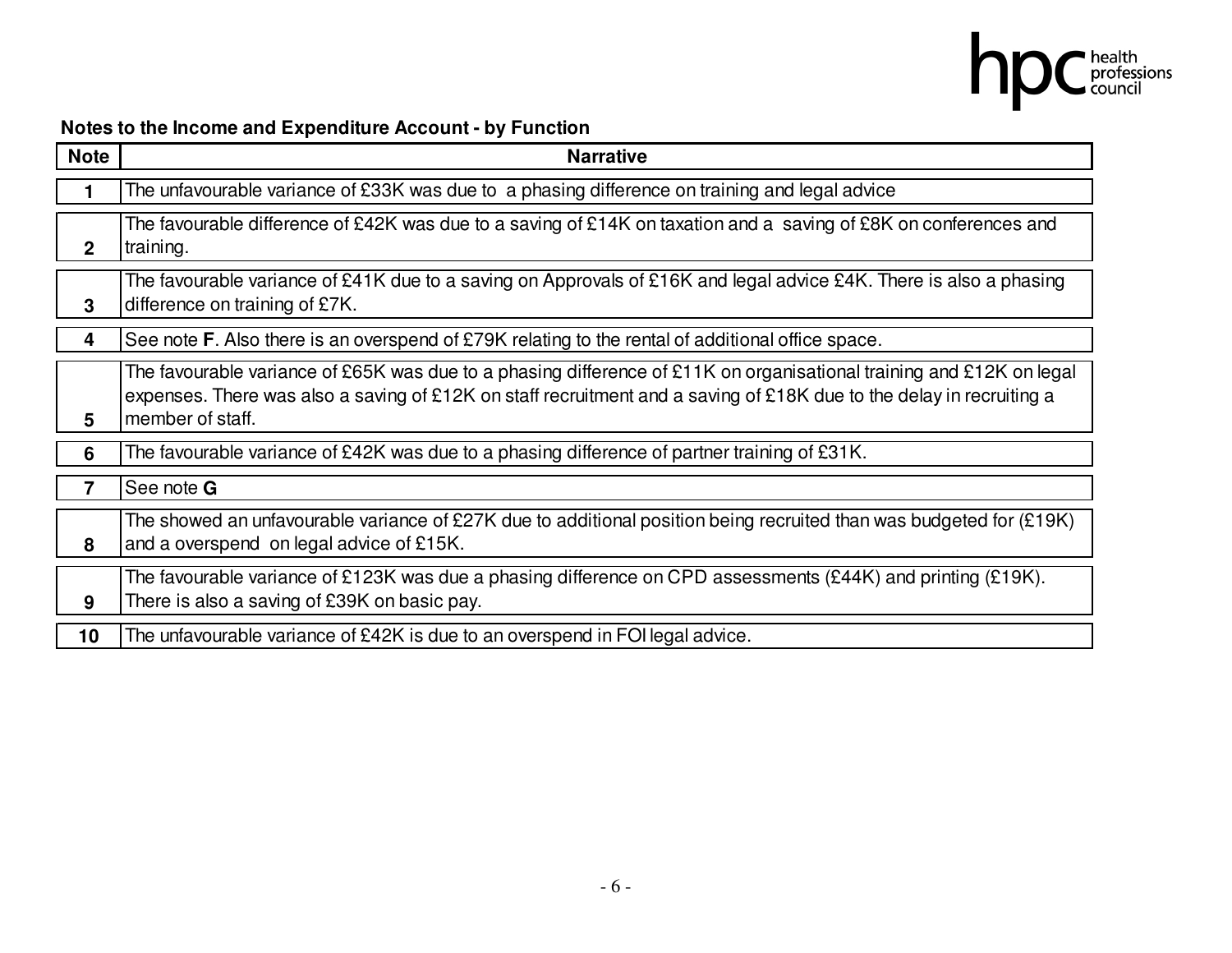|                                                                                                               |                                           |             |                                            | health<br>professions |
|---------------------------------------------------------------------------------------------------------------|-------------------------------------------|-------------|--------------------------------------------|-----------------------|
| <b>Statement of Financial Position</b>                                                                        | 30 September 2011<br>£'000                | £'000       | 31 March 2011<br>£'000                     | £'000                 |
| <b>Non-current Assets</b>                                                                                     |                                           |             |                                            |                       |
| Property, Plant & Machinery<br>Land & buildings, at cost or valuation<br>Depreciation                         | 2,252<br>(15)                             | 2,237       | 2,250<br>0                                 | 2,250                 |
| Computer Equipment, at cost<br>Depreciation                                                                   | 714<br>(599)                              |             | 702<br>(552)                               |                       |
| Office furniture and equipment, at cost<br>Depreciation                                                       | 469<br>(405)                              | 115         | 469<br>(390)                               | 150                   |
| Intangible assets<br>Depreciation                                                                             | 4,007<br>(2,575)                          | 64<br>1,432 | 3,786<br>(2, 404)                          | 79<br>1,382           |
|                                                                                                               |                                           |             |                                            |                       |
| <b>Total Non-current Assets</b>                                                                               |                                           | 3,848       |                                            | 3,861                 |
| <b>Current assets</b><br>Other current assets<br><b>Financial assets</b><br>Cash & Cash Equivalents           | 404<br>$\Omega$<br>9,369<br>9,773         |             | 501<br>0<br>8,722<br>9,223                 |                       |
| <b>Total assets</b>                                                                                           |                                           | 13,621      |                                            | 13,084                |
| <b>Current Liabilities</b><br>Trade and other payables<br><b>Other Liabilities</b><br>Deferred Income         | (328)<br>(1, 247)<br>(9,998)<br>(11, 573) |             | (503)<br>(1, 495)<br>(9, 342)<br>(11, 340) |                       |
| <b>Total asset less liabilities</b>                                                                           |                                           | 2,048       |                                            | 1,744                 |
| General reserve<br>General fund b/fwd<br>(Deficit)/surplus for the year<br>Grant income<br>General fund c/fwd | 1,744<br>64<br>240<br>2,048               |             | 1,124<br>620<br>1,744                      |                       |
| <b>Revaluation reserve</b><br>Reserve b/fwd<br>Movements in the year<br>Reserve c/fwd                         | 0<br>$\pmb{0}$<br>0                       | 2,048       | 4<br>(4)<br>0                              | 1,744                 |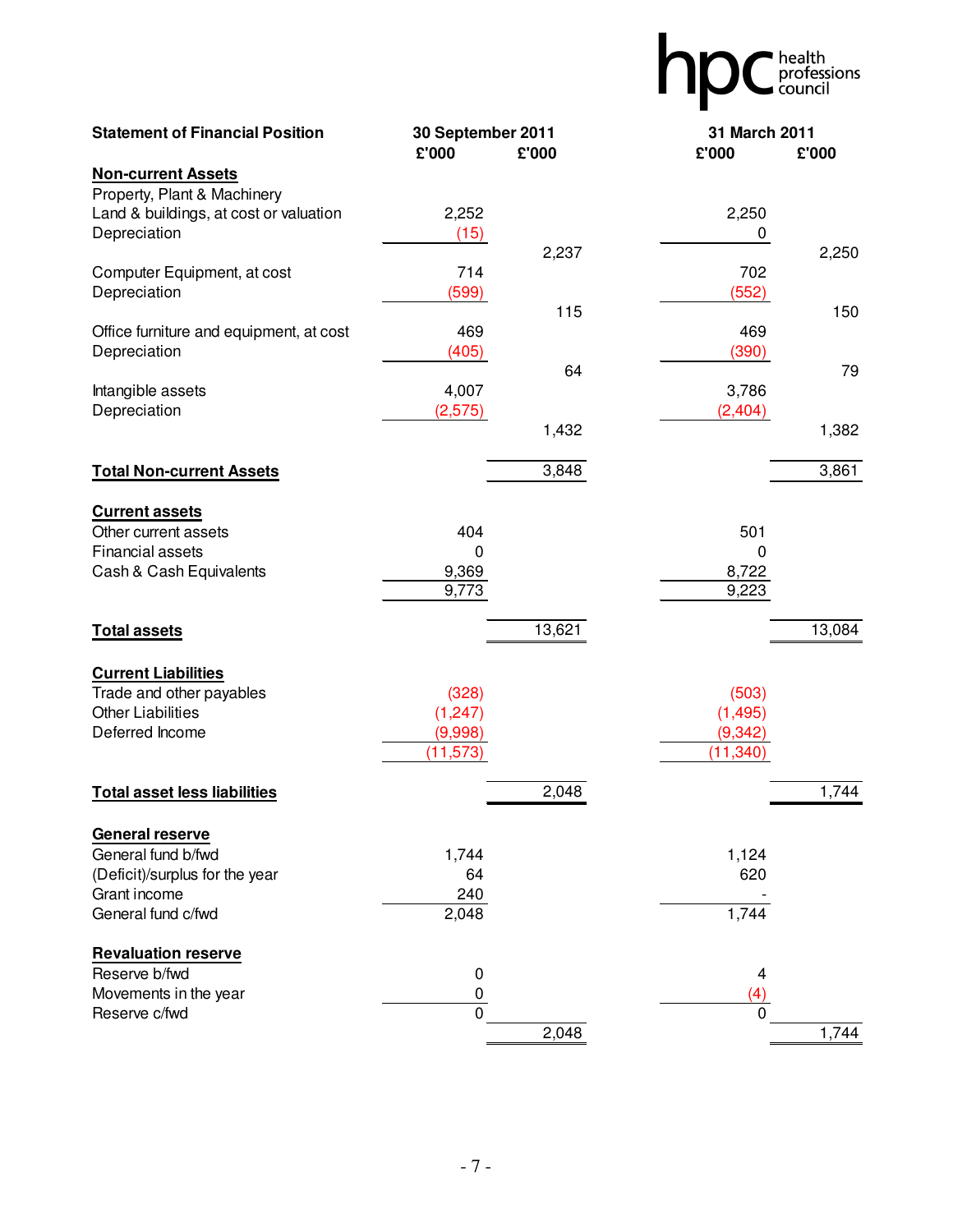

#### **Summary of Capital Expenditure**

|                                                      | <b>YTD</b>                             | <b>YTD</b>             | <b>YTD</b>              | <b>Annual</b>             |
|------------------------------------------------------|----------------------------------------|------------------------|-------------------------|---------------------------|
|                                                      | <b>Actual</b><br>£'000                 | <b>Budget</b><br>£'000 | Variance<br>£'000       | <b>Budget</b><br>£'000    |
| Property                                             |                                        |                        |                         |                           |
| Purchase of building                                 | $\mathbf 0$                            | 275                    | 275                     | 1,610                     |
| Replacement of office windows                        | $\overline{2}$                         | 50                     | 48                      | 50                        |
|                                                      | $\overline{\mathbf{2}}$                | 325                    | 323                     | 1,660                     |
| <b>Office Equipment</b>                              |                                        |                        |                         |                           |
|                                                      | $\mathbf 0$                            | $\mathbf 0$            | 0                       |                           |
|                                                      |                                        |                        |                         |                           |
|                                                      | $\pmb{0}$                              | $\mathbf 0$            | 0                       | $\mathbf 0$               |
|                                                      |                                        |                        |                         |                           |
| <b>Information Technology</b>                        |                                        |                        |                         |                           |
| Laptops + PCs                                        | 10                                     | 5                      | (5)                     | 10                        |
| Server replacement<br>Software                       | 0                                      | 6<br>5                 | 6<br>3                  | 6                         |
| Server upgrade                                       | $\overline{\mathbf{c}}$<br>$\mathbf 0$ | $\mathbf 0$            | 0                       | 10                        |
| Synchronisation for file server to DR                | 0                                      | $\overline{c}$         |                         | $\sqrt{2}$<br>$\mathbf 2$ |
| iphone application                                   | $\overline{c}$                         | $\mathbf 0$            | 0<br>(2)                | $\mathbf{2}$              |
|                                                      | 14                                     | 18                     | $\overline{\mathbf{4}}$ | $\overline{32}$           |
|                                                      |                                        |                        |                         |                           |
| <b>Small Projects</b>                                | $\mathbf 0$                            | $\mathbf 0$            | 0                       | $5\phantom{.0}$           |
|                                                      |                                        |                        |                         |                           |
| <b>Major Projects</b>                                | 173                                    | 190                    | 17                      | 249                       |
| FTP case management system<br>Sage 200 & PRS upgrade | 0                                      | $\mathbf 0$            | 0                       | 26                        |
| <b>Education Systems review</b>                      | 30                                     | 68                     | 38                      | 137                       |
| NetRegulate change requests                          | 7                                      | 36                     | 29                      | 152                       |
| Various small capex value projects                   | 9                                      | $\mathbf 0$            | (9)                     | 17                        |
|                                                      | 219                                    | 294                    | 75                      | 581                       |
|                                                      |                                        |                        |                         |                           |
| <b>Total Capital Expenditure</b>                     | 235                                    | 637                    | 402                     | 2,278                     |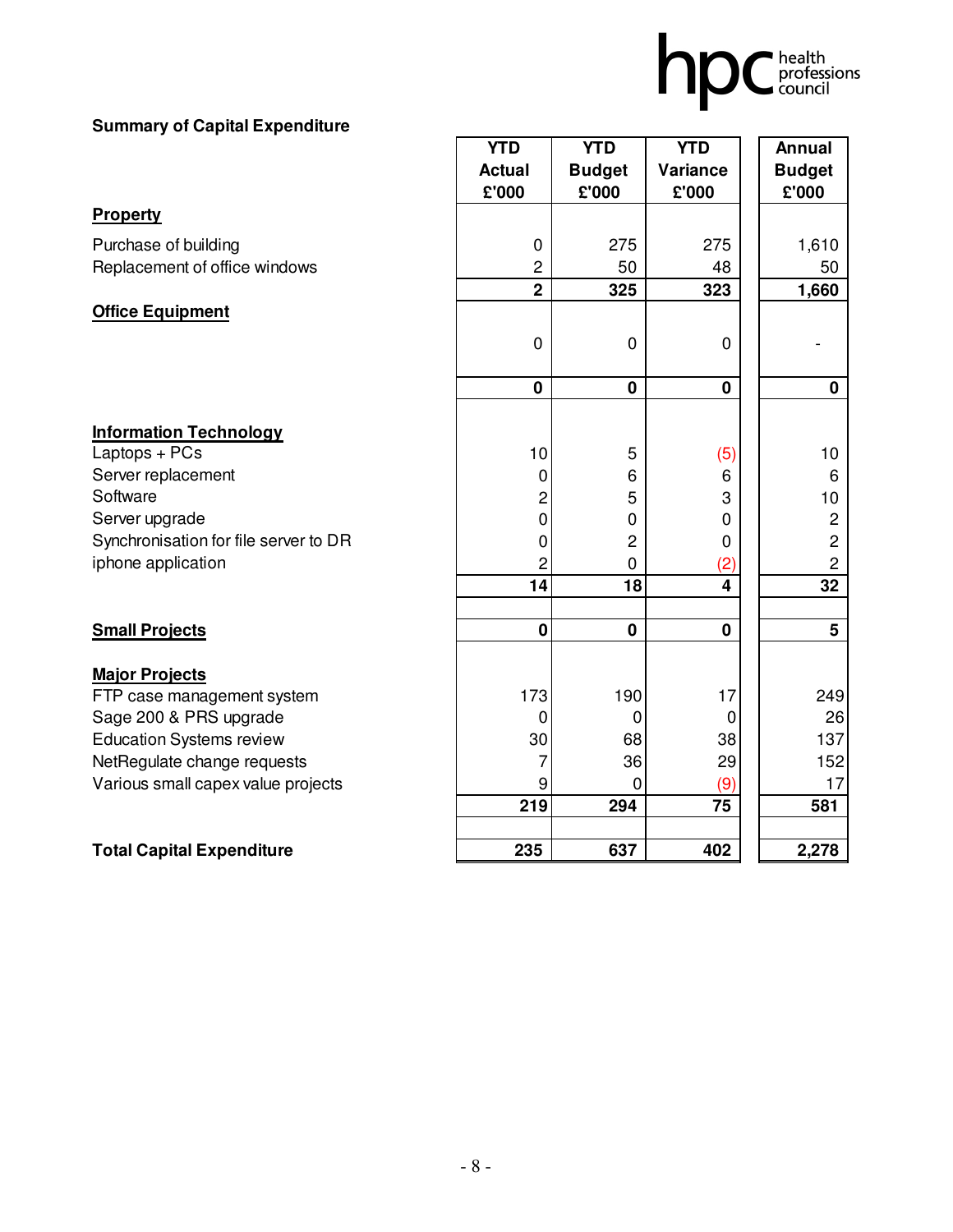# hpC health

#### **HEALTH PROFESSIONS COUNCIL**

#### **Cash Flow Statement From 1 April 2011 - 30 September 2011**

|                                                                 | £'000 |
|-----------------------------------------------------------------|-------|
| Surplus /(deficit) over expenditure                             | 132   |
| Costs incurred in relation to GSCC                              | (86)  |
| Depreciation charge for the year of tangible fixed assets       | 249   |
| (Increase)/decrease in debtors & prepayments                    | 97    |
| Increase/(decrease) in creditors (CGT and VAT Tax not included) | (423) |
| Increase /(decrease) in deferred income                         | 656   |
| Net cash In/(out)flow from operating activities                 | 625   |
| Return on investments and servicing of finance                  |       |
| Investment Income (Excluding realised gains & losses)           | 18    |
| <b>Taxation</b>                                                 |       |
| <b>Capital expenditure and financial investments</b>            |       |
| Purchase of tangible assets                                     | (236) |
| Disposal of tangible assets                                     |       |
| <b>Financing</b>                                                |       |
| Income from DOH                                                 | 240   |
| Increase/(decrease) in Cash                                     | 647   |
|                                                                 |       |
| Cash at 31 March 2011                                           | 8,722 |
| Cash at 30 April 2011                                           | 9,369 |
| <b>Cash Movement</b>                                            | 647   |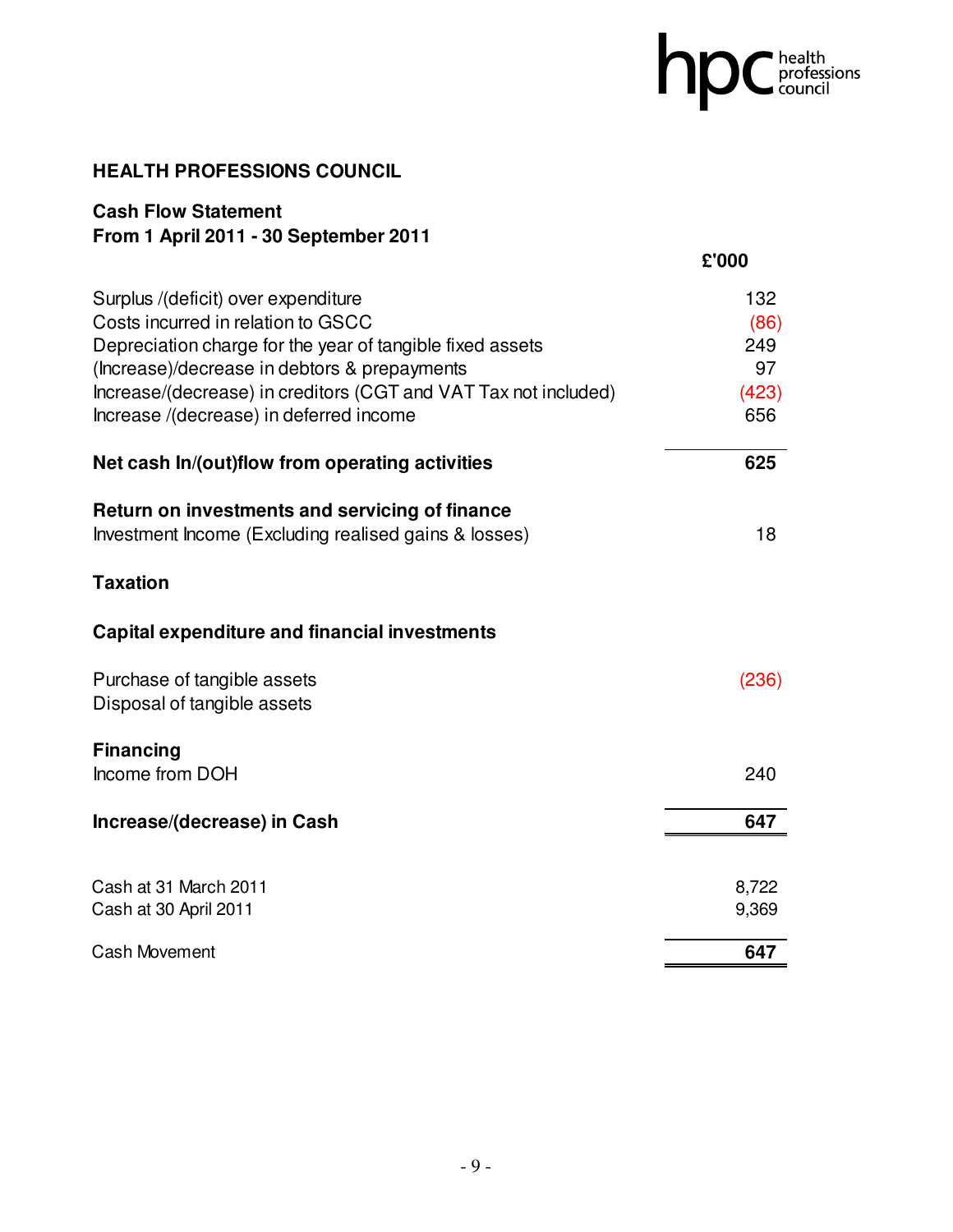

#### **Consolidated Cash Flow: April 2011 to March 2012**

|                                    | <b>APRIL</b> | <b>MAY</b>   | <b>JUNE</b> | <b>JULY</b>  | <b>AUGUST</b> | <b>SEPT</b>  | <b>OCT</b>  | <b>NOV</b>  | <b>DEC</b>  | <b>JAN</b>  | <b>FEB</b>  | <b>MAR</b>  |
|------------------------------------|--------------|--------------|-------------|--------------|---------------|--------------|-------------|-------------|-------------|-------------|-------------|-------------|
| <b>Opening Balance 1st</b>         | 8,722        | 7,928        | 7,483       | 7,924        | 7,528         | 8,949        |             |             |             |             |             |             |
| Receipts                           |              |              |             |              |               |              |             |             |             |             |             |             |
|                                    |              |              |             |              |               |              |             |             |             |             |             |             |
| Registration Income                | 1,386        | 1,365        | 1,422       | 1,494        | 1,483         | 1,433        |             |             |             |             |             |             |
| Investment Income                  | 5            | $\mathbf{1}$ | 4           | $\mathbf{1}$ | 6             | $\mathbf{1}$ |             |             |             |             |             |             |
| Deferred Income Movements          | (796)        | (465)        | 278         | (491)        | 1,457         | 673          |             |             |             |             |             |             |
| <b>Bank Loan</b>                   | 0            | $\mathbf 0$  | 0           | 0            | 0             | $\mathbf 0$  |             |             |             |             |             |             |
| Miscellaneous Income               | 0            | $\Omega$     | 0           | 0            | $\Omega$      | 0            |             |             |             |             |             |             |
| <b>Total Cash Receipts</b>         | 595          | 901          | 1,704       | 1,004        | 2,946         | 2,107        | $\mathbf 0$ | 0           | $\mathbf 0$ | $\mathbf 0$ | $\mathbf 0$ | 0           |
| Payments                           |              |              |             |              |               |              |             |             |             |             |             |             |
| Operational                        |              |              |             |              |               |              |             |             |             |             |             |             |
| Expenditure                        | 1,163        | 1,611        | 1,398       | 1,331        | 1,497         | 1,538        |             |             |             |             |             |             |
| Depreciation                       | (42)         | (43)         | (41)        | (42)         | (40)          | (41)         |             |             |             |             |             |             |
| Aged Cred / Accrual Movements      | 280          | (229)        | 117         | 45           | 75            | 134          |             |             |             |             |             |             |
| Debtor Movements                   | (28)         | (32)         | (23)        | 57           | (19)          | (53)         |             |             |             |             |             |             |
| Payments to Creditors              | 1,373        | 1,307        | 1,451       | 1,391        | 1,513         | 1,578        | $\mathsf 0$ | $\mathbf 0$ | $\Omega$    | $\mathbf 0$ | $\mathbf 0$ | $\mathbf 0$ |
| Exceptional                        |              |              |             |              |               |              |             |             |             |             |             |             |
| Capital Expenditure                | 16           | 39           | 52          | 9            | 12            | 108          |             |             |             |             |             |             |
| Capital Write-off                  | 0            | $\mathbf 0$  | 0           | 0            | $\pmb{0}$     | $\mathbf 0$  |             |             |             |             |             |             |
| <b>Investment Purchases</b>        | 0            | $\mathbf 0$  | 0           | 0            | 0             | 0            |             |             |             |             |             |             |
| Loan Repayments                    | 0            | $\mathbf 0$  | 0           | 0            | $\Omega$      | 0            |             |             |             |             |             |             |
| DOH Income                         | 0            | $\mathbf 0$  | (240)       | 0            | $\mathbf 0$   | 0            |             |             |             |             |             |             |
| Taxation                           | 0            | $\Omega$     | 0           | 0            | $\Omega$      | 0            |             |             |             |             |             |             |
| <b>Total Payments</b>              | 16           | 39           | (188)       | 9            | 12            | 108          | $\mathbf 0$ | $\mathsf 0$ | $\mathbf 0$ | $\mathbf 0$ | $\mathbf 0$ | $\mathsf 0$ |
|                                    |              |              |             |              |               |              |             |             |             |             |             |             |
| <b>Closing Balance</b>             | 7,928        | 7,483        | 7,924       | 7,528        | 8,949         | 9,370        | 0           | $\mathbf 0$ | 0           | $\bf{0}$    | 0           | $\mathbf 0$ |
| <b>Budgeted Closing Balance **</b> | 7,468        | 6,639        | 5,729       | 6,041        | 5,970         | 7,334        | 8,192       | 7,257       | 6,366       | 4,231       | 3,763       | 6,166       |
| Difference                         | 460          | (844)        | (2, 195)    | (1,487)      | (2,979)       | (2,036)      |             |             |             |             |             |             |

Deferred Income Movements - () Some income from deferred income and cash has already been received. If positive, cash received in advance and not recognised as income in current month. Depreciation - Cash paid for fixed assets incurred in previous months make depreciation a non cash item, so is taken off the current month expenditure.

 Aged Creditor Movements - () Denotes an increase in aged creditors from the previous month and is taken off the current month expenditure as they haven't been paid. Vice versa for a positive figure.Debtor Movements - If positive, debtors/prepayments have been paid without all being recognised in the I & E Account, so must be added to the expenditure for the month, Vice versa for a negative figure. \*\* Budgeted Closing balance has been adjusted to include £2.26m from the sale of investment porfolio.